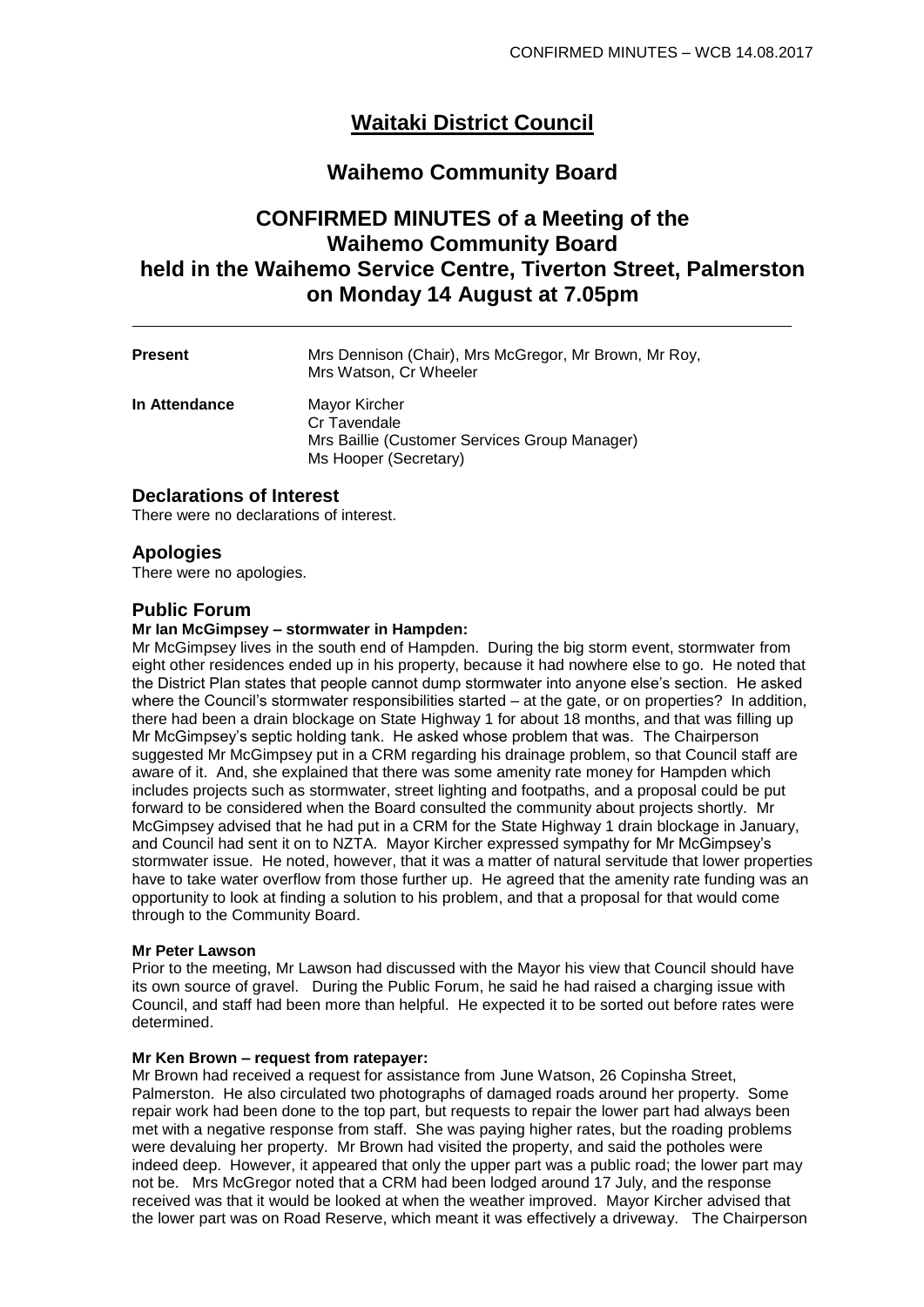suggested the Community Board look into it further, and try to get a fair outcome. However, it may not be possible for the Board to fix what is classified as a private driveway.

# **1. Confirmation of Meeting Minutes**

| RESOLVED  |                                                                  |
|-----------|------------------------------------------------------------------|
| WCB17/048 | Heather McGregor / Paul Roy                                      |
|           | "The Waihemo Community Board confirms the minutes of the Waihemo |
|           | Community Board meeting held on 3 July 2017."                    |

CARRIED

# **2. Building Consents Issued in Waihemo Ward for the Month of July 2017**

To provide the Community Board members with a list of building consents issued in Waihemo Ward for the month of July 2017.

RESOLVED WCB17/049 Ken Brown / Heather McGregor "The Waihemo Community Board receives the information."

CARRIED

# **3. Assets Update**

To update the Board on issues, operations and projects managed by the Assets Group, occurring within the Waihemo Ward since the last Board meeting.

RESOLVED

WCB17/050 Paul Roy / Carol Watson "The Waihemo Community Board receives the information."

CARRIED

## **4. Recreation Update**

The purpose of this memorandum is to update the Waihemo Community Board on routine work, maintenance issues and progress on minor projects for the period 22 June 2017 to 1 August 2017.

RESOLVED

.

WCB17/051 Heather McGregor / Paul Roy "The Waihemo Community Board receives the information."

CARRIED

## **5. Dunback Streetscape**

The purpose of this memorandum is to present the concept plan for streetscape improvement in Attachment Two, which has arisen from two public meetings and feedback sessions with the Dunback community.

RESOLVED<br>WCB17/052 Heather McGregor / Carol Watson "The Waihemo Community Board recommends that Council approves the plan in Attachment Two for streetscape improvements in Dunback, ensuring that traffic sight lines are maintained."

CARRIED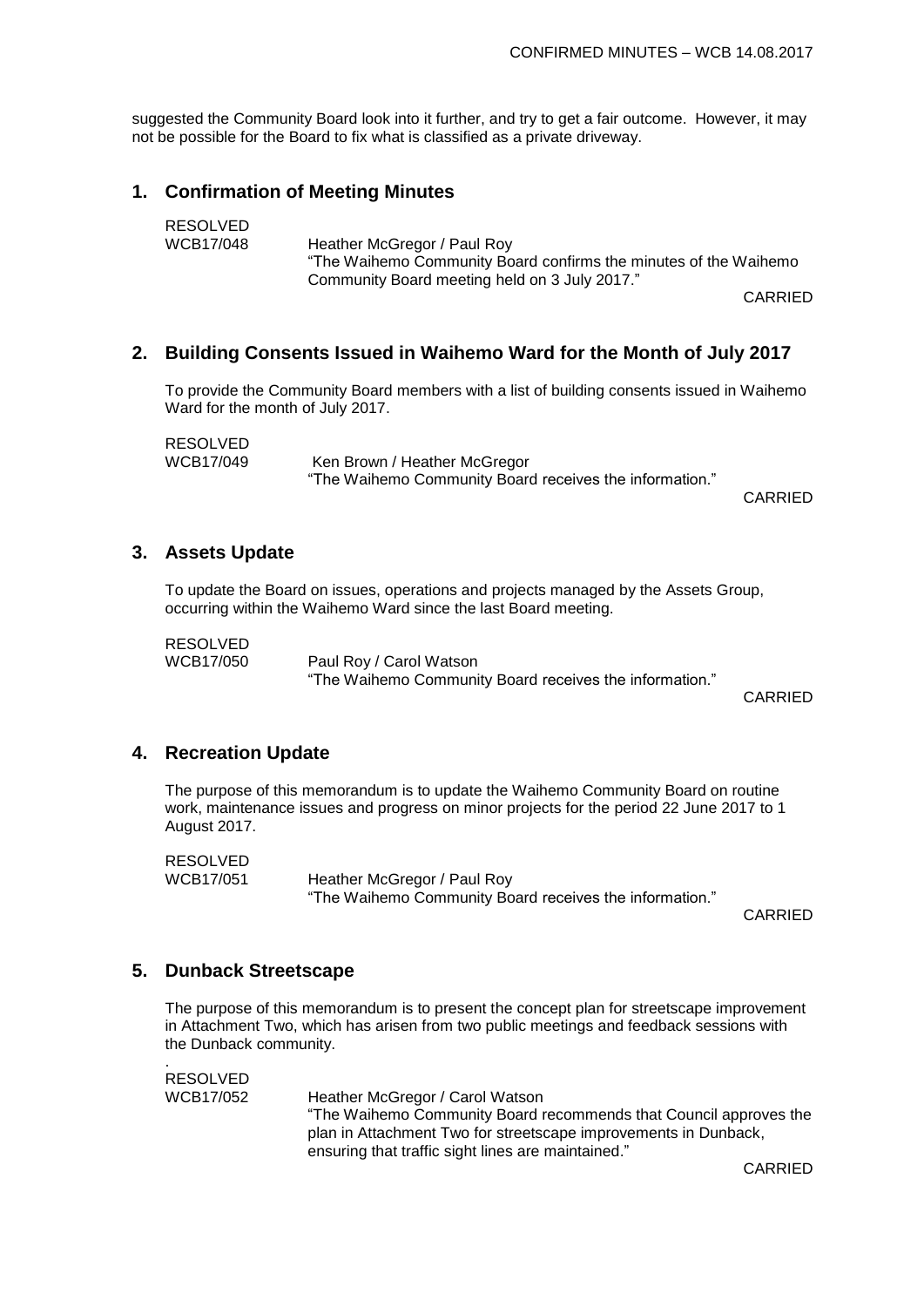# **6. Water Supply Application – Waihemo Water Supply, Dunback Zone**

To consider an application for two units of water, where 0.5 units of Dunback zone water in the application does not meet the water efficiency test adopted by the Community Board. The other 1-1/2 units in the application have been automatically approved.

RESOLVED<br>WCB17/053 Ken Brown / Paul Roy

"The Waihemo Community Board approves the application for a total two units of water subject to the conditions of supply."

CARRIED

# **7. Verbal Updates: Chairperson's Report; Community Board Member Area Reports; Councillor's Report, Executive Team Report**

#### **Kathy Dennison – Chairperson's Report:**

**Recommendation**

"That the Waihemo Community Board receives the Chairperson's report."

#### **Monday 10 July – Citizen Awards**

It was a pleasure to be involved with the citizen award selection. It was great to see members of our district honoured for their community work. Congratulations to all the recipients throughout our district including Ron Sloan, Hillary Fleming and Elizabeth and Trevor Norton from the Waihemo Ward.

#### **Monday 10 July – Combined Board Workshop**

The Waihemo Community Board and Ahuriri Community Board had a joint workshop in Oamaru on Monday 10 July to discuss Health and Safety and Council's Long Term Plan consultation. There was a lot of discussion on the LTP; we could easily have spent more time on it. We look forward to being involved in this process with Council.

#### **Other Meetings Attended**

- Gateway to Gold Meeting
- Macraes Community Development Trust.

#### **Hampden Streetscape**

We are waiting for feedback from NZTA regarding the Streetscape proposal. We can then set a date to engage with the Hampden Community to discuss these plans and other activities programmed.

#### **Civil Defence State of Emergency**

Due to the rain event in July, our special thanks go to all our service people including Civil Defence, Police, NZTA, ORC, Fire Services and Council staff and elected members. I would specially like to thank our local volunteers, who were ready and willing to help in any way they could.

#### **Other Topics**

- Roading continues to be a hot topic in the community. People have been patient, especially with the weather event happening at the same time. There are still issues to resolve. Gravel and grading are the main concerns.
- There is a roaming dog problem in Palmerston township. This has ended up on East Otago's Facebook page, which has resulted in some unfortunate publicity.
- Amenity Rate projects looking forward to working with communities.

RESOLVED<br>WCB17/054 Kathy Dennison / Paul Roy "The Waihemo Community Board receives the Chairperson's report."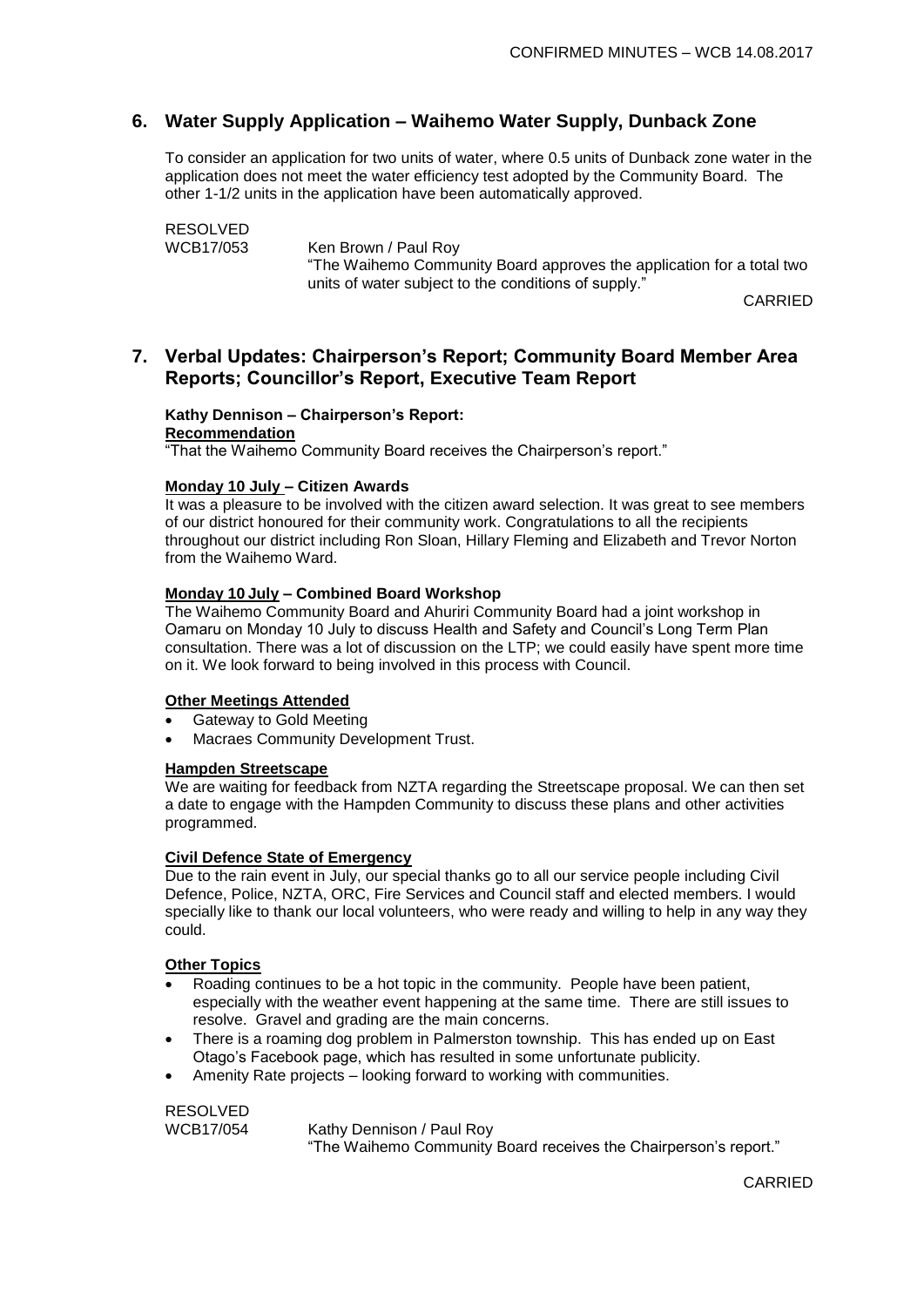#### **Heather McGregor:**

- 10 July Attended with other Community Board Members a workshop on the Long-Term Plan and a Health and Safety workshop held in Oamaru
- 17 July Community Board informal meeting
- 21 July Assisted with the Palmerston Civil Defence during the recent floods. In the Waihemo Ward, the flood affected many roads and bridges, and many streets were closed in the town. Most of the damage has been cleaned up by the contractors.

## **Carol Watson:**

- 10 July Attended with other Community Board Members a workshop on the Long-Term Plan and a Health and Safety workshop held in Oamaru
- 17 July Community Board informal meeting
- Went to Civil Defence meeting afterwards; went through assets in area (eg generators etc) – quite a positive meeting.

#### **Paul Roy:**

- 10 July Attended with other Community Board Members a workshop on the Long-Term Plan and a Health and Safety workshop held in Oamaru
- 17 July Community Board informal meeting
- Rain event generally roads held up well. In other areas, if culverts had been cleaned out, would have been better. Some cut outs not done.

#### **Ken Brown:**

- 17 July Community Board informal meeting
- I have had some discussions with ratepayers, and given advice on who to contact within Council.
- Lot of rain; still seeing effects of it. Full marks to everyone. Single out volunteer fire brigade – need to be congratulated. Perhaps CB could send them a letter of thanks.

**AGREED ACTION:** Letter of thanks to be sent to the volunteer fire brigade (Chairperson).

#### **Jan Wheeler:**

- Local people made a fantastic effort during recent floods. Anything on SH1 is an NZTA, not WDC, responsibility. NZTA has a hotline number to call, which could be promoted in the community.
- Concern that the WDC policy on tree planting needs to be looked at, especially with regard to distances from fencelines and roads.
- Moeraki boulders corner with 70 km flashing lights working really well.
- Double yellow line from bottom of boulders to top of hill would be useful.
- 14 July WDC Council and committee meetings (?)

23-25 July – One of three councillors who attended the LGNZ conference with the Mayor 26 July – East Otago Review – Letter to Editor for August 2017

26 July – WDC Councillor workshops

27 July – Phone calls from Taieri Peak Road residents

27 July – Met with Mr McGimpsey and Mr Gordon Murdoch re Hampden Stream and SH1, drainage and flooding issues; took photos

30 July – June Watson, 24 Copinsha Street – phoned about potholes and flooding

30 July – Checked flood damage at Moeraki; lots of blow outs by beach.

2 and 9 August – WDC Council Meetings and workshops

11 August – Attended AGM and presentation of Awards – Hampden Fire Brigade

12 August – Phone call from Peter Lobb re McDonalds Road – shingle and grading

14 August – Citizens Awards. Very special event.

# RESOLVED<br>WCB17/055

Ken Brown / Paul Roy

"The Waihemo Community Board receives reports from other Community Board members."